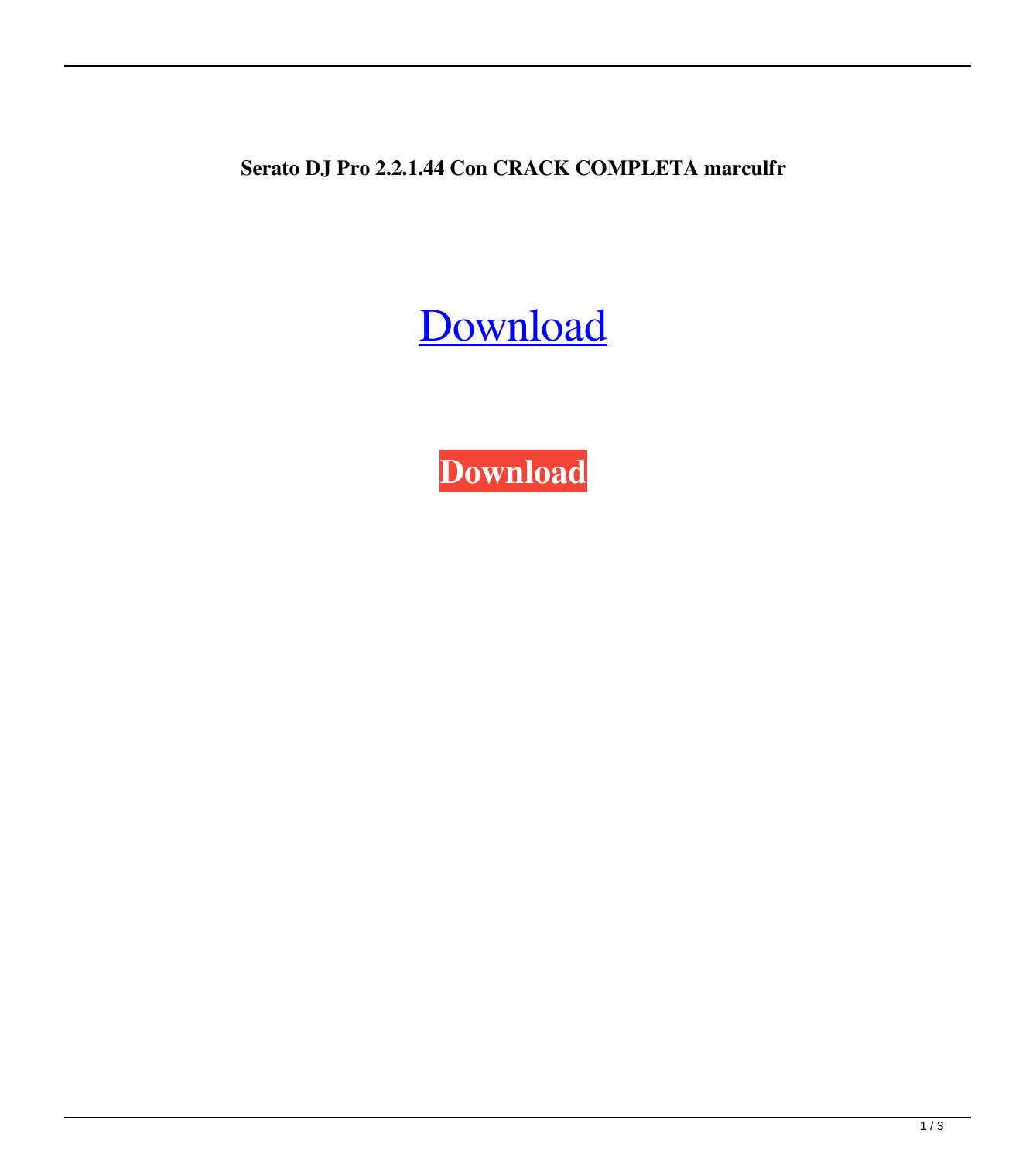Unlocking Serato DJ Pro the Pioneer DJ DDJ-1000SRT is a powerful 4-channel controller that delivers the ultimate club-style layout. It comes with three high-quality decks— two four-deck, faders and a mixer. Versatile and powerful, the DDJ-1000SRT is ideal for club DJs. [FIUME247] is the first ever DJ mix from the Fabergé Museum. (Yes, the museum where they house the Fabergé Imperial Eggs collection, the most famous and valuable art collection in the world.) In this mix, I was trying to put together a lot of sound elements that are often used when the Fabergé Museum's most prized possession are being played; the "Eggs". My goal was to try to create a mix that could express the environment and the atmosphere of playing these priceless Fabergé Imperial Eggs. Adrien (the president and CEO of PORTABLE GENIUS) is a producer that focuses on electronic music. He's been producing for over 15 years. He's done remixes for [INAUDIBLE], Hercules and [INAUDIBLE]. He's worked with Darko [IMPLANTED], [INAUDIBLE], [INAUDIBLE], and [INAUDIBLE]. He's producing and releasing original material for [INAUDIBLE]. Marco Foschini has released a couple of cool sounding tunes. The first thing you'll notice about Marco's tunes is how crisp the synths sound. They don't sound muddy or congested. They have that "crisp" sound and they're super fat. The other thing that's really cool about his tunes is how the synths are blended together, making for a nice organic blend. The second thing is that the song is fairly short. It's not too long. So, you can listen to it quickly and get a pretty good idea of the song. DIY – AKA Daisy Chains is a composer, musician, producer, and DJ. She lives in Brooklyn and creates music under the name Daisy Chains. She started out playing beats and toured with DJs like Alix Perez, Danny Tenaglia, and DJ Crystall. She then started DJing in a number of different underground clubs and she released her first two EP, Death In Da Kitchen, in 2009. It was